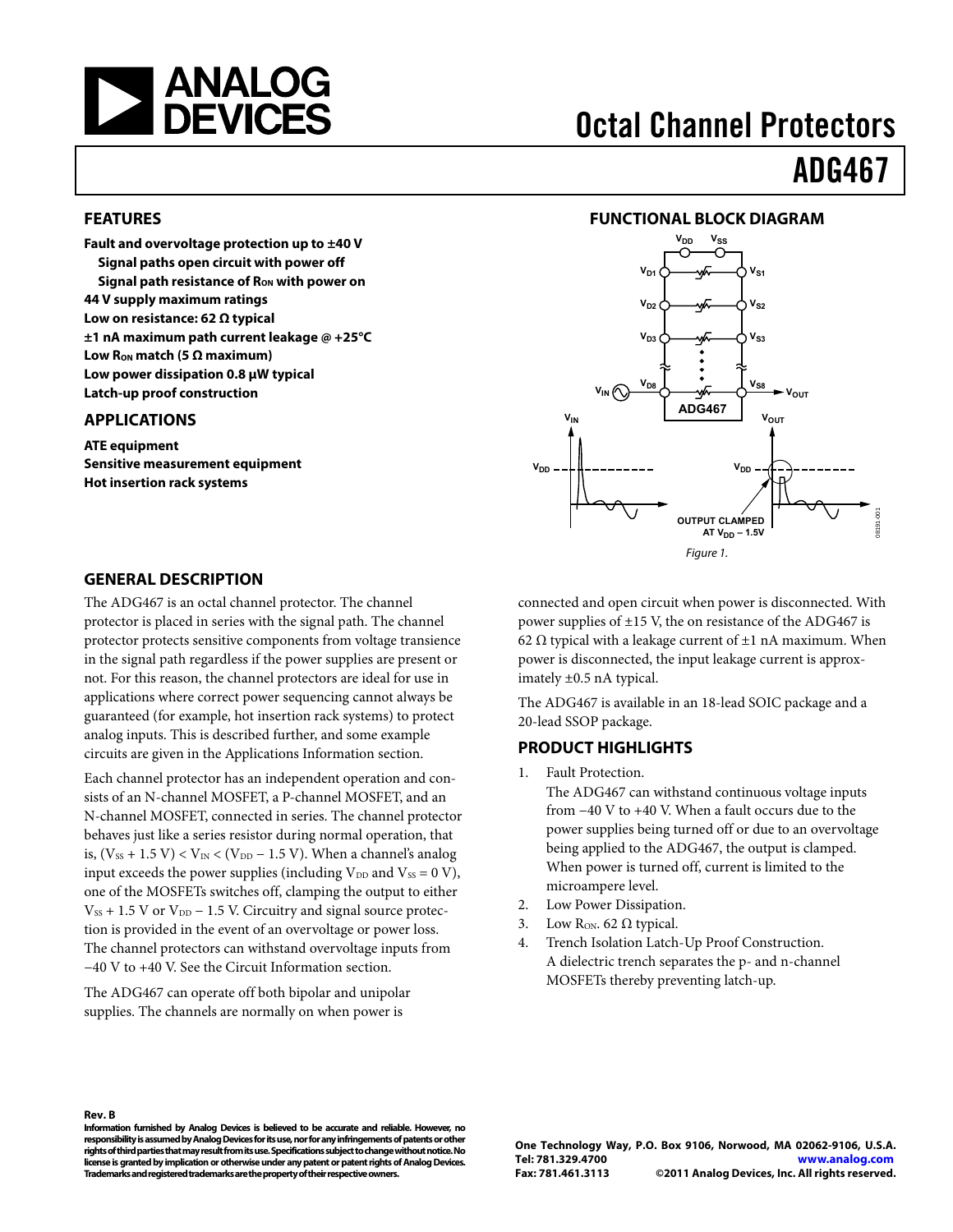# <span id="page-1-0"></span>TABLE OF CONTENTS

#### **REVISION HISTORY**

### **2/11—Rev. A to Rev. B**

| $\frac{2}{11}$ and $\frac{1}{11}$ to here $\frac{1}{11}$                             |  |
|--------------------------------------------------------------------------------------|--|
|                                                                                      |  |
|                                                                                      |  |
| Changes to Features Section, General Description Section,                            |  |
|                                                                                      |  |
| Changes to Power Requirements, V <sub>DD</sub> /V <sub>SS</sub> Parameter, Table 1 3 |  |
| Deleted 8-Lead DIP, SOIC, and µSOIC Pin Configuration  3                             |  |
|                                                                                      |  |
|                                                                                      |  |
|                                                                                      |  |
|                                                                                      |  |
|                                                                                      |  |

| Overvoltage and Power Supply Sequencing Protection 12 |
|-------------------------------------------------------|
|                                                       |
|                                                       |
|                                                       |

| Added Test Circuits Section and Figure 16 to Figure 208    |  |
|------------------------------------------------------------|--|
| Changes to Overvoltage Protection Section and Figure 23  9 |  |
|                                                            |  |
|                                                            |  |
| Changes to Overvoltage and Power Supply Sequencing         |  |
|                                                            |  |
| Changes to High Voltage Surge Suppression Section and      |  |
|                                                            |  |
|                                                            |  |
|                                                            |  |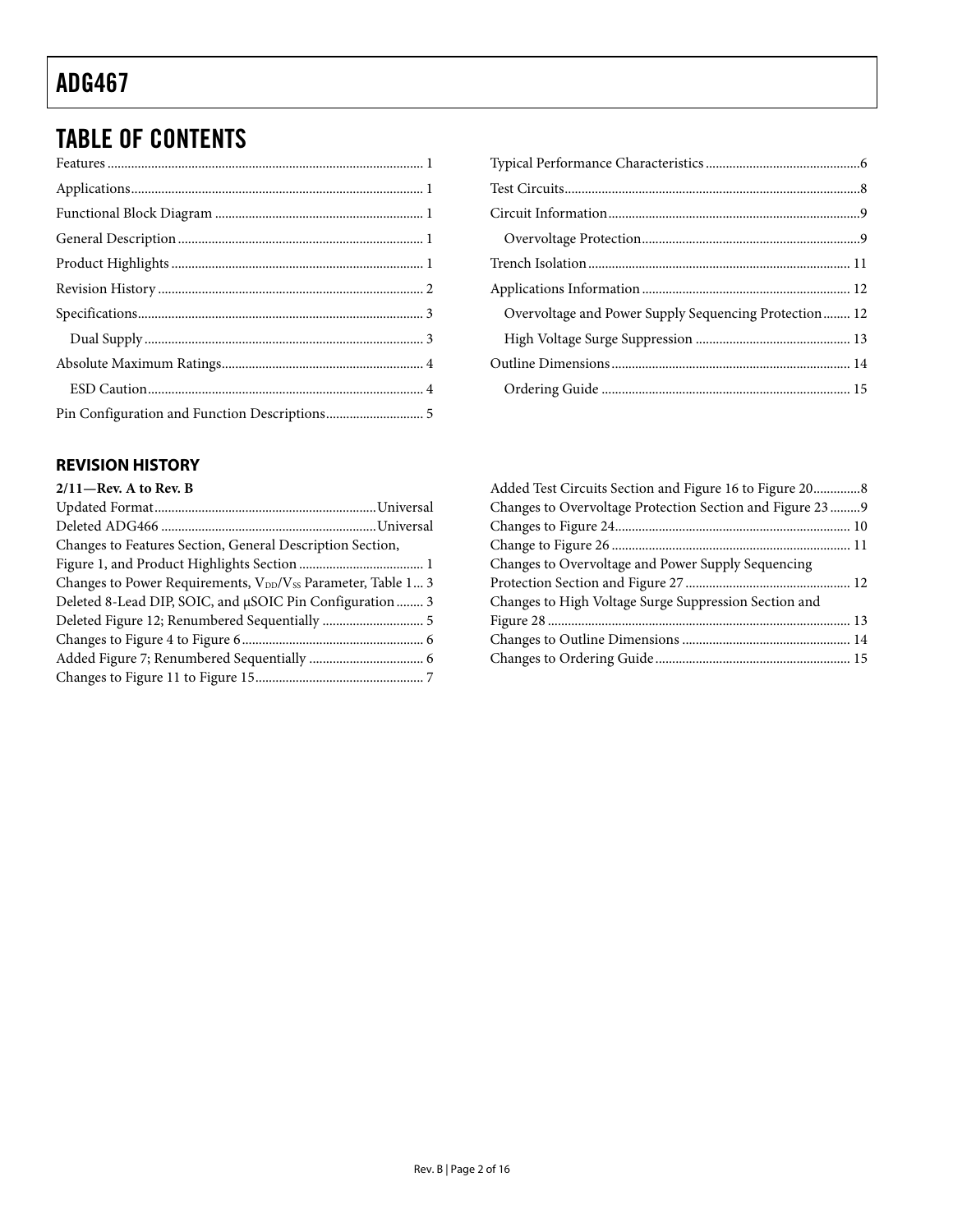### <span id="page-2-0"></span>**SPECIFICATIONS**

### **DUAL SUPPLY**

 $\rm V_{\rm DD}$  = +15 V,  $\rm V_{\rm SS}$  = –15 V, GND = 0 V, unless otherwise noted.

#### **Table 1.**

|                                            | <b>ADG467</b>  |                                    |              |                                                |
|--------------------------------------------|----------------|------------------------------------|--------------|------------------------------------------------|
| <b>Parameter</b>                           | $+25^{\circ}C$ | $-40^{\circ}$ C to $+85^{\circ}$ C | <b>Unit</b>  | <b>Test Conditions/Comments</b>                |
| <b>FAULT PROTECTED CHANNEL</b>             |                |                                    |              |                                                |
| Fault-Free Analog Signal Range             | $V_{SS} + 1.5$ |                                    | V typ        | Output open circuit                            |
|                                            | $V_{DD} - 1.5$ |                                    | V typ        |                                                |
|                                            | $V_{SS}$ + 1.7 |                                    | V typ        | Output loaded, 1 mA                            |
|                                            | $V_{DD}$ - 1.7 |                                    | V typ        |                                                |
| RON                                        | 62             | 80                                 | $\Omega$ typ | $-10 V \le V_{Sx} \le +10 V$ , $I_{Sx} = 1 mA$ |
|                                            |                | 95                                 | $\Omega$ max |                                                |
| <b>RON Flatness</b>                        |                | 6                                  | $\Omega$ max | $-5 V \le V_{s_x} \le +5 V$                    |
| R <sub>ON</sub> Match between Channels     | 5              | 6                                  | $\Omega$ max | $V_{Sx} = \pm 10 V$ , $I_{Sx} = 1$ mA          |
| <b>LEAKAGE CURRENTS</b>                    |                |                                    |              |                                                |
| Channel Output Leakage, I <sub>S(ON)</sub> |                |                                    |              | $V_{Sx} = V_{Dx} = \pm 10 V$                   |
| (Without Fault Condition)                  | $\pm 0.04$     | ±0.2                               | nA typ       |                                                |
|                                            | ±1             | ±5                                 | nA max       |                                                |
| Channel Input Leakage, I <sub>D(ON)</sub>  |                |                                    |              | $V_{5x} = \pm 25 V$                            |
| (with Fault Condition)                     | ±0.2           | ±0.4                               | nA typ       | $V_{Dx}$ = open circuit                        |
|                                            | ±2             | ±5                                 | nA max       |                                                |
| Channel Input Leakage, ID(OFF)             |                |                                    |              | $V_{DD} = 0 V, V_{SS} = 0 V$                   |
| (with Power Off and Fault)                 | ±0.5           | ±2                                 | nA typ       | $V_{Sx} = \pm 35 V$                            |
|                                            | ±2             | ±10                                | nA max       | $V_{Dx}$ = open circuit                        |
| Channel Input Leakage, ID(OFF)             |                |                                    |              | $V_{DD} = 0 V, V_{SS} = 0 V$                   |
| (with Power Off and Output Short Circuit)  | ±0.006         | ±0.16                              | µA typ       | $V_{Sx} = \pm 35$ V, $V_{Dx} = 0$ V            |
|                                            | ±0.015         | ±0.5                               | µA max       |                                                |
| POWER REQUIREMENTS                         |                |                                    |              |                                                |
| $I_{DD}$                                   | ±0.05          |                                    | µA typ       |                                                |
|                                            | ±0.5           | ±8                                 | µA max       |                                                |
| $I_{SS}$                                   | ±0.05          |                                    | µA typ       |                                                |
|                                            | ±0.5           | ±8                                 | µA max       |                                                |
| $V_{DD}/V_{SS}$                            |                | ±4.5/±20                           | V min/max    |                                                |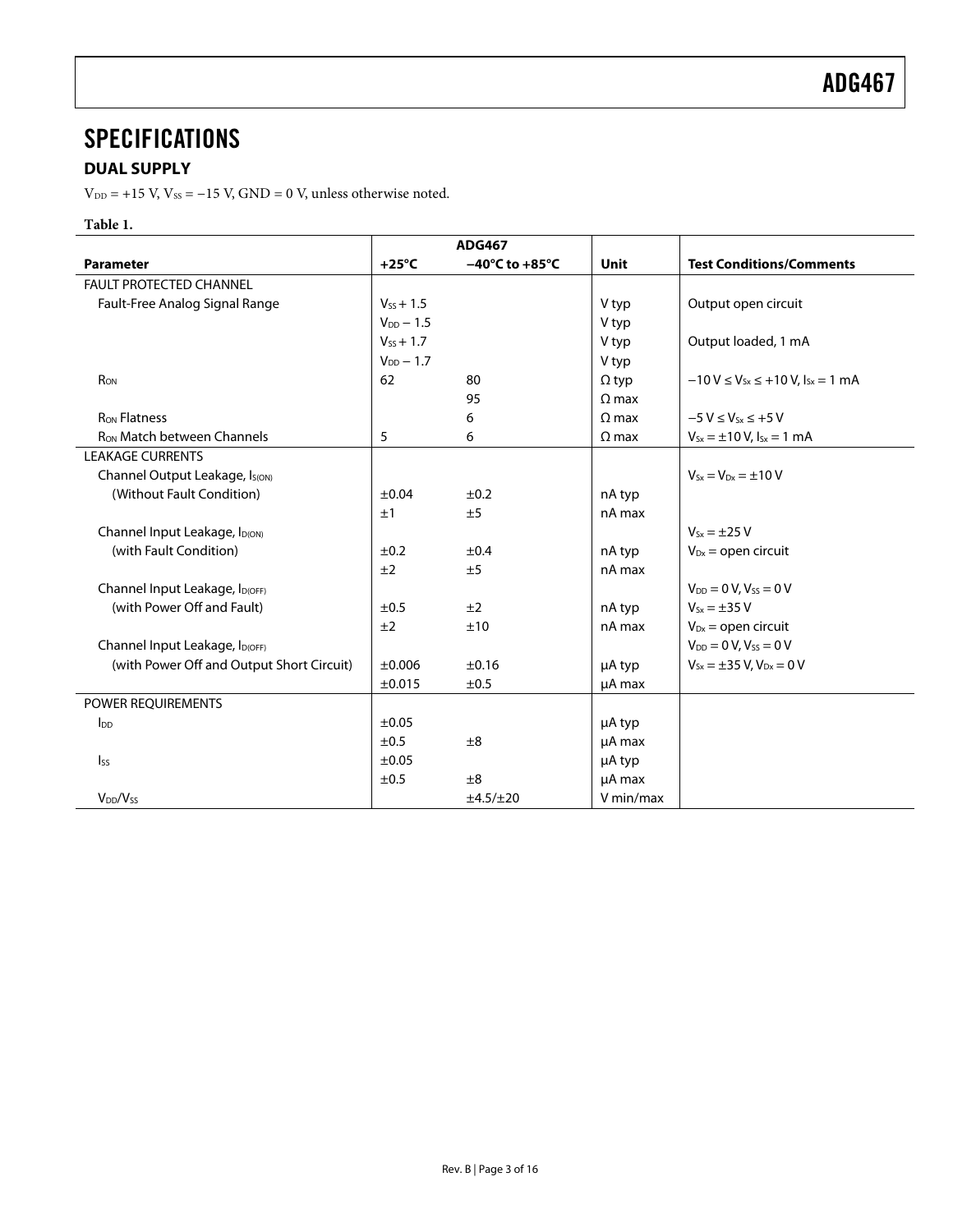### <span id="page-3-0"></span>ABSOLUTE MAXIMUM RATINGS

 $T_A = +25$ °C, unless otherwise noted.

#### **Table 2.**

| <b>Parameter</b>                                                                            | Rating                                 |
|---------------------------------------------------------------------------------------------|----------------------------------------|
| V <sub>DD</sub> to Vss                                                                      | +44 V                                  |
| $V_{Sx}$ , $V_{Dx}$ , Analog Input Overvoltage with<br>Power $On1$                          | $V_{SS}$ $-$ 20 V to $V_{DD}$ $+$ 20 V |
| V <sub>Sx</sub> , V <sub>Dx</sub> , Analog Input Overvoltage with<br>Power Off <sup>1</sup> | $-40V$ to $+40V$                       |
| Continuous Current, $V_{S_x}$ , $V_{D_x}$                                                   | 20 mA                                  |
| Peak Current, V <sub>Sx</sub> , V <sub>Dx</sub> (Pulsed at 1 ms,<br>10% Duty Cycle Maximum) | 40 mA                                  |
| Operating Temperature Range                                                                 |                                        |
| Industrial (B Version)                                                                      | $-40^{\circ}$ C to $+85^{\circ}$ C     |
| Storage Temperature Range                                                                   | $-65^{\circ}$ C to $+125^{\circ}$ C    |
| Junction Temperature                                                                        | $+150^{\circ}$ C                       |
| SOIC Package                                                                                |                                        |
| $\theta_{JA}$ , Thermal Impedance                                                           | 160°C/W                                |
| Lead Temperature, Soldering                                                                 |                                        |
| Vapor Phase (60 sec)                                                                        | $+215^{\circ}$ C                       |
| Infrared (15 sec)                                                                           | $+220^{\circ}$ C                       |
| SSOP Package                                                                                |                                        |
| $\theta_{JA}$ , Thermal Impedance                                                           | 130°C/W                                |
| Lead Temperature, Soldering                                                                 |                                        |
| Vapor Phase (60 sec)                                                                        | $+215^{\circ}$ C                       |
| Infrared (15 sec)                                                                           | $+220^{\circ}$ C                       |

Stresses above those listed under Absolute Maximum Ratings may cause permanent damage to the device. This is a stress rating only; functional operation of the device at these or any other conditions above those indicated in the operational section of this specification is not implied. Exposure to absolute maximum rating conditions for extended periods may affect device reliability.

#### **ESD CAUTION**



ESD (electrostatic discharge) sensitive device. Charged devices and circuit boards can discharge<br>without detection. Although this product features patented or proprietary protection circuitry, damage may occur on devices subjected to high energy ESD. Therefore, proper ESD precautions should be taken to avoid performance degradation or loss of functionality.

<sup>1</sup> Overvoltages at  $V_{Sx}$  or  $V_{Dx}$  are clamped by the channel protector; see the [Circuit Information](#page-8-0) section.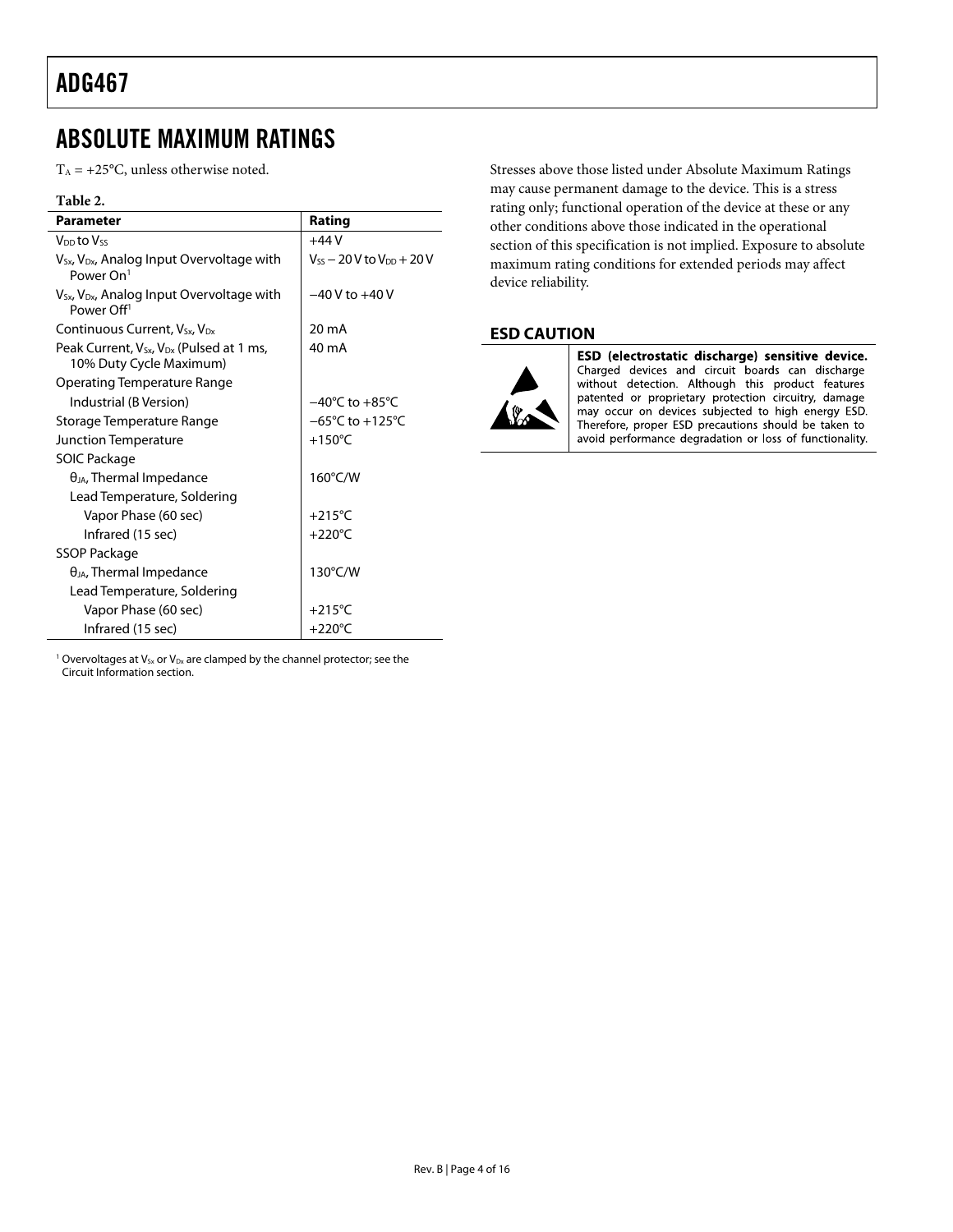## <span id="page-4-0"></span>PIN CONFIGURATION AND FUNCTION DESCRIPTIONS



Figure 2. 18-Lead SOIC Pin Configuration



Figure 3. 20-Lead SSOP Pin Configuration

| Pin No.     |             |                        |                                                                                                              |
|-------------|-------------|------------------------|--------------------------------------------------------------------------------------------------------------|
| <b>SOIC</b> | <b>SSOP</b> | <b>Mnemonic</b>        | <b>Description</b>                                                                                           |
|             |             | $V_{D1}$               | Drain Terminal 1. This pin can be an input or an output.                                                     |
| 2           | 2           | $V_{D2}$               | Drain Terminal 2. This pin can be an input or an output.                                                     |
| 3           | 3           | $V_{D3}$               | Drain Terminal 3. This pin can be an input or an output.                                                     |
| 4           | 4           | $V_{D4}$               | Drain Terminal 4. This pin can be an input or an output.                                                     |
| 5           | 5           | $V_{D5}$               | Drain Terminal 5. This pin can be an input or an output.                                                     |
| 6           | 6           | $V_{D6}$               | Drain Terminal 6. This pin can be an input or an output.                                                     |
|             | 7           | $V_{D7}$               | Drain Terminal 7. This pin can be an input or an output.                                                     |
| 8           | 8           | $V_{D8}$               | Drain Terminal 8. This pin can be an input or an output.                                                     |
| 9           | 9           | Vss                    | Most Negative Power Supply Potential. In single-supply applications, this pin can be connected to<br>ground. |
| N/A         | 10          | NC.                    | No Connect.                                                                                                  |
| 10          | 11          | V <sub>S8</sub>        | Source Terminal 1. This pin can be an input or an output.                                                    |
| 11          | 12          | $V_{57}$               | Source Terminal 2. This pin can be an input or an output.                                                    |
| 12          | 13          | $V_{56}$               | Source Terminal 3. This pin can be an input or an output.                                                    |
| 13          | 14          | $V_{S5}$               | Source Terminal 4. This pin can be an input or an output.                                                    |
| 14          | 15          | $V_{54}$               | Source Terminal 5. This pin can be an input or an output.                                                    |
| 15          | 16          | V <sub>S3</sub>        | Source Terminal 6. This pin can be an input or an output.                                                    |
| 16          | 17          | $V_{S2}$               | Source Terminal 7. This pin can be an input or an output.                                                    |
| 17          | 18          | $V_{51}$               | Source Terminal 8. This pin can be an input or an output.                                                    |
| 18          | 19          | <b>V</b> <sub>DD</sub> | Most Positive Power Supply Potential.                                                                        |
| N/A         | 20          | NC                     | No Connect. Do not connect to this pin.                                                                      |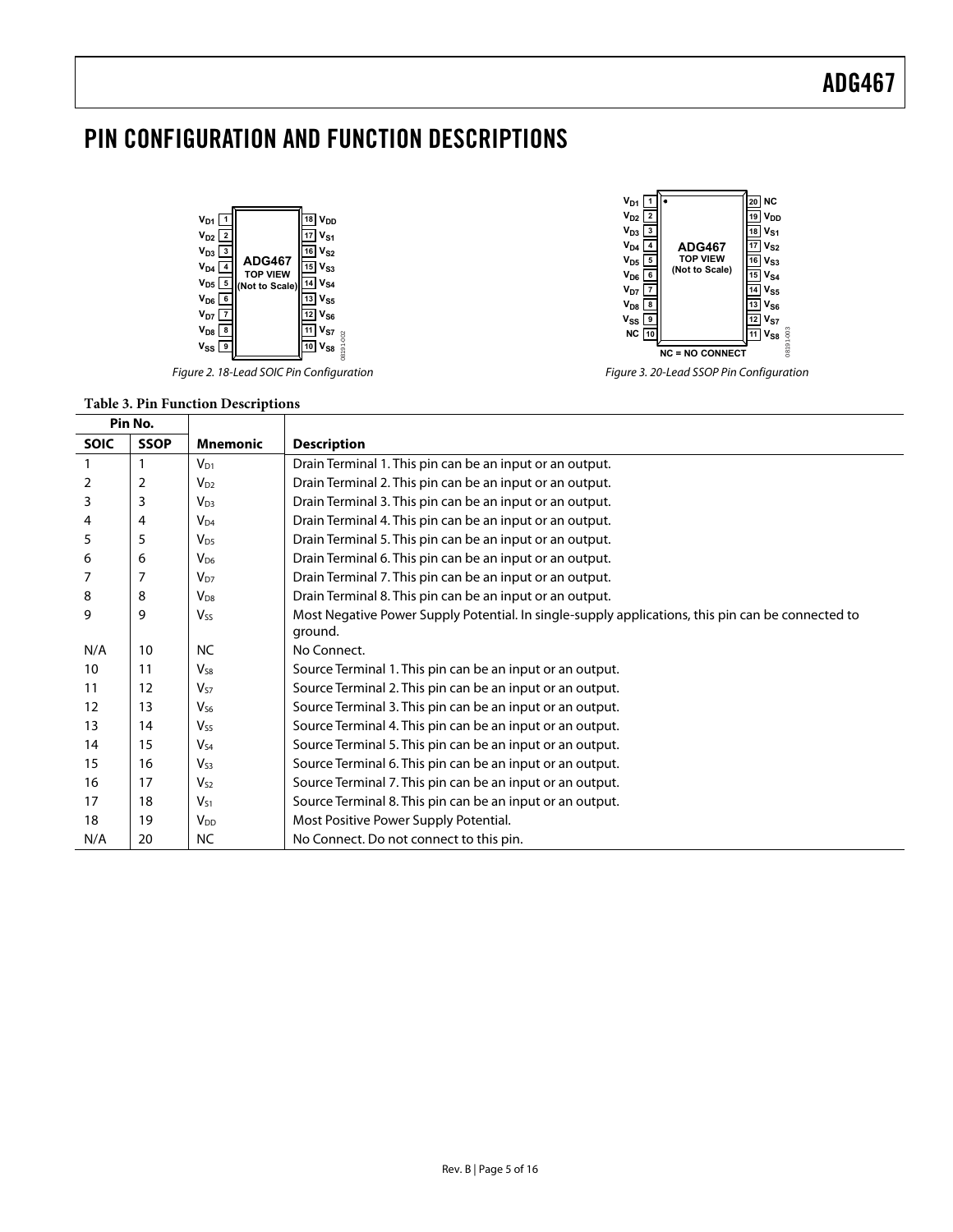# <span id="page-5-1"></span><span id="page-5-0"></span>TYPICAL PERFORMANCE CHARACTERISTICS



Figure 4. On Resistance as a Function of  $V_{DD}$  and  $V_{Sx}$  (Input Voltage), Dual Supply



Figure 5. On Resistance as a Function of Temperature and  $V_{Sx}$  (Input Voltage)



Figure 6. On Resistance as a Function of  $V_{DD}$  and  $V_{Sx}$  (Input Voltage), 5 V Dual Supply



Figure 7. On Resistance as a Function of  $V_{DD}$  and  $V_{Sx}$  (Input Voltage), Single Supply





Figure 9. Negative Overvoltage Transience Response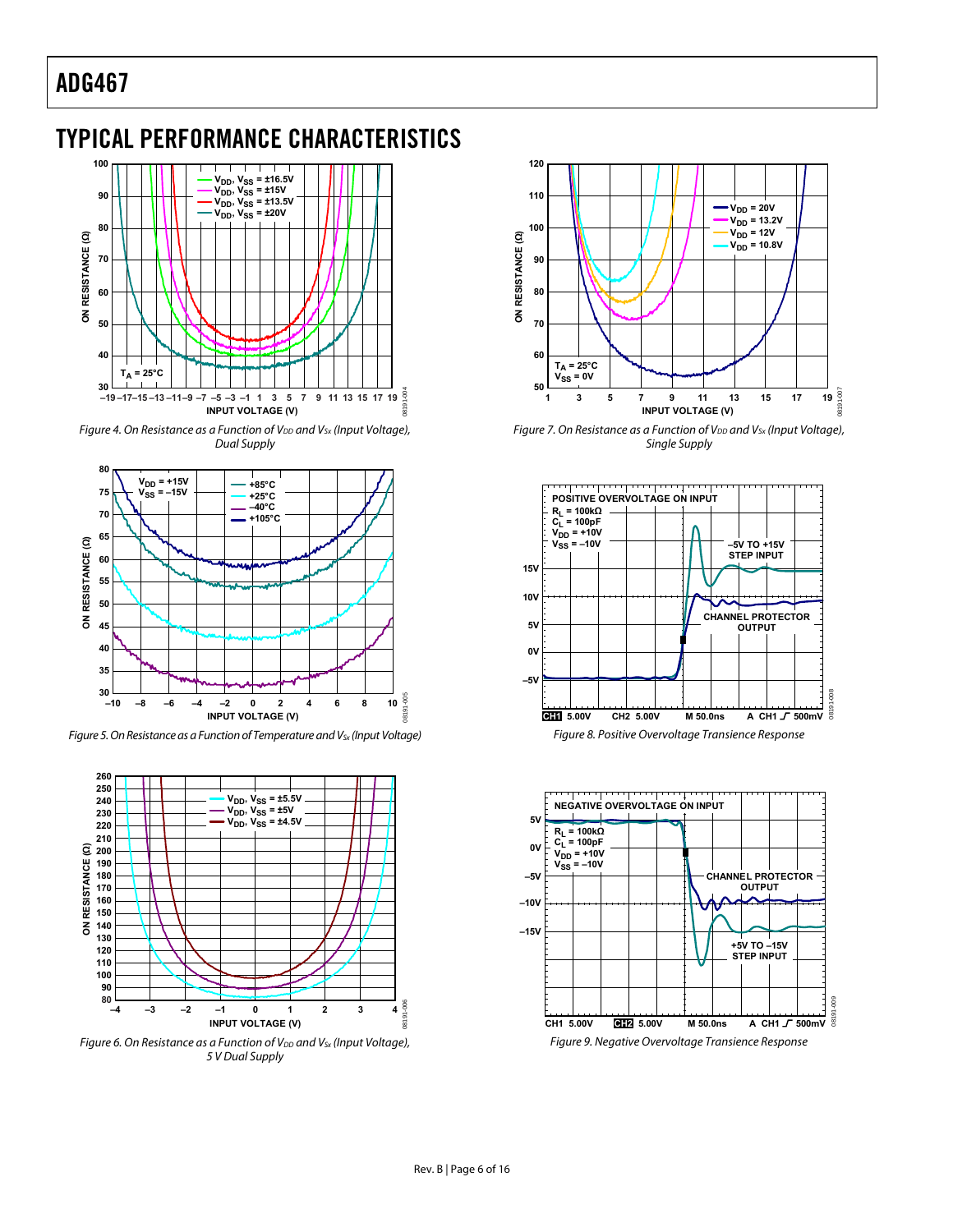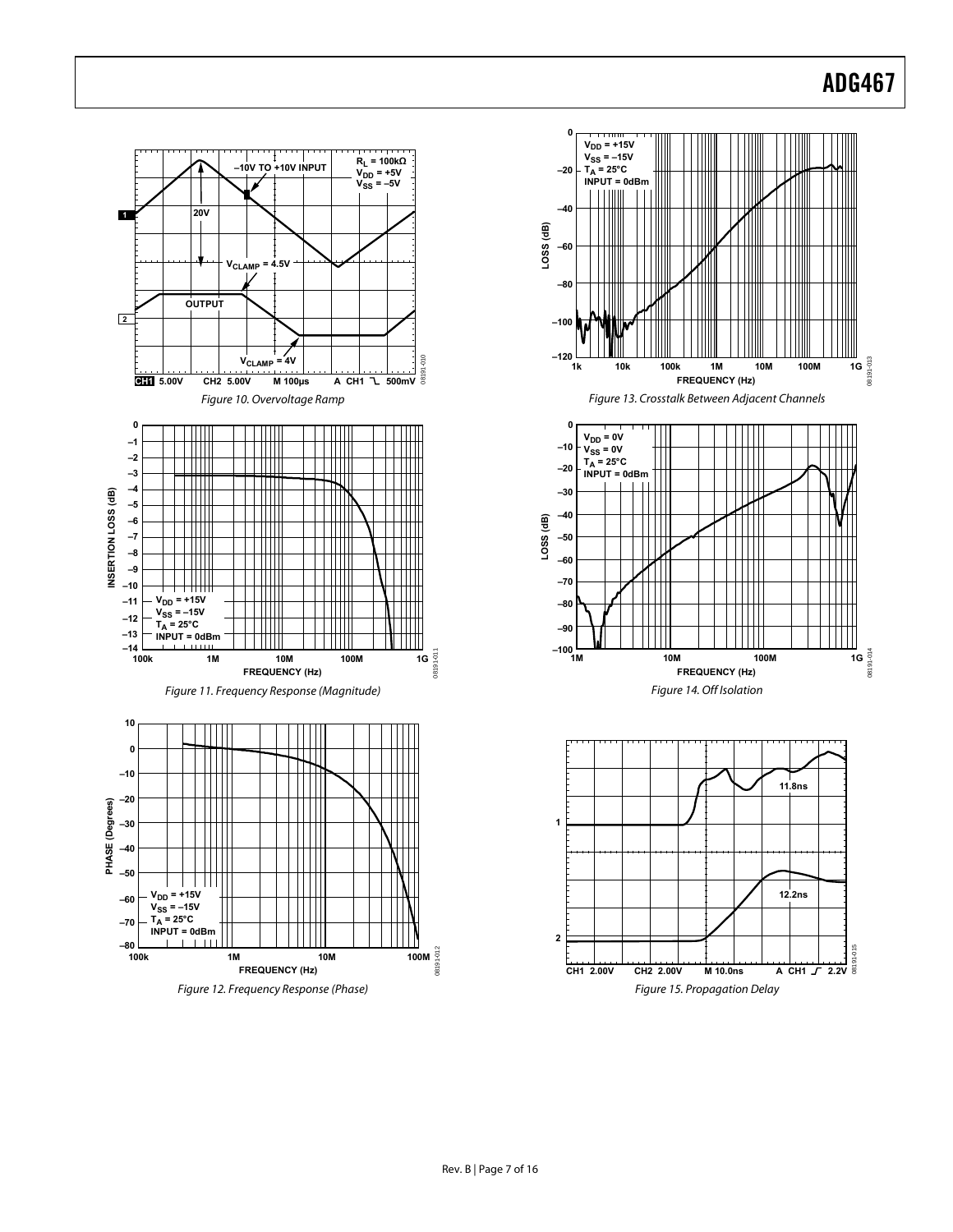# <span id="page-7-0"></span>TEST CIRCUITS







Figure 19. Off Isolation





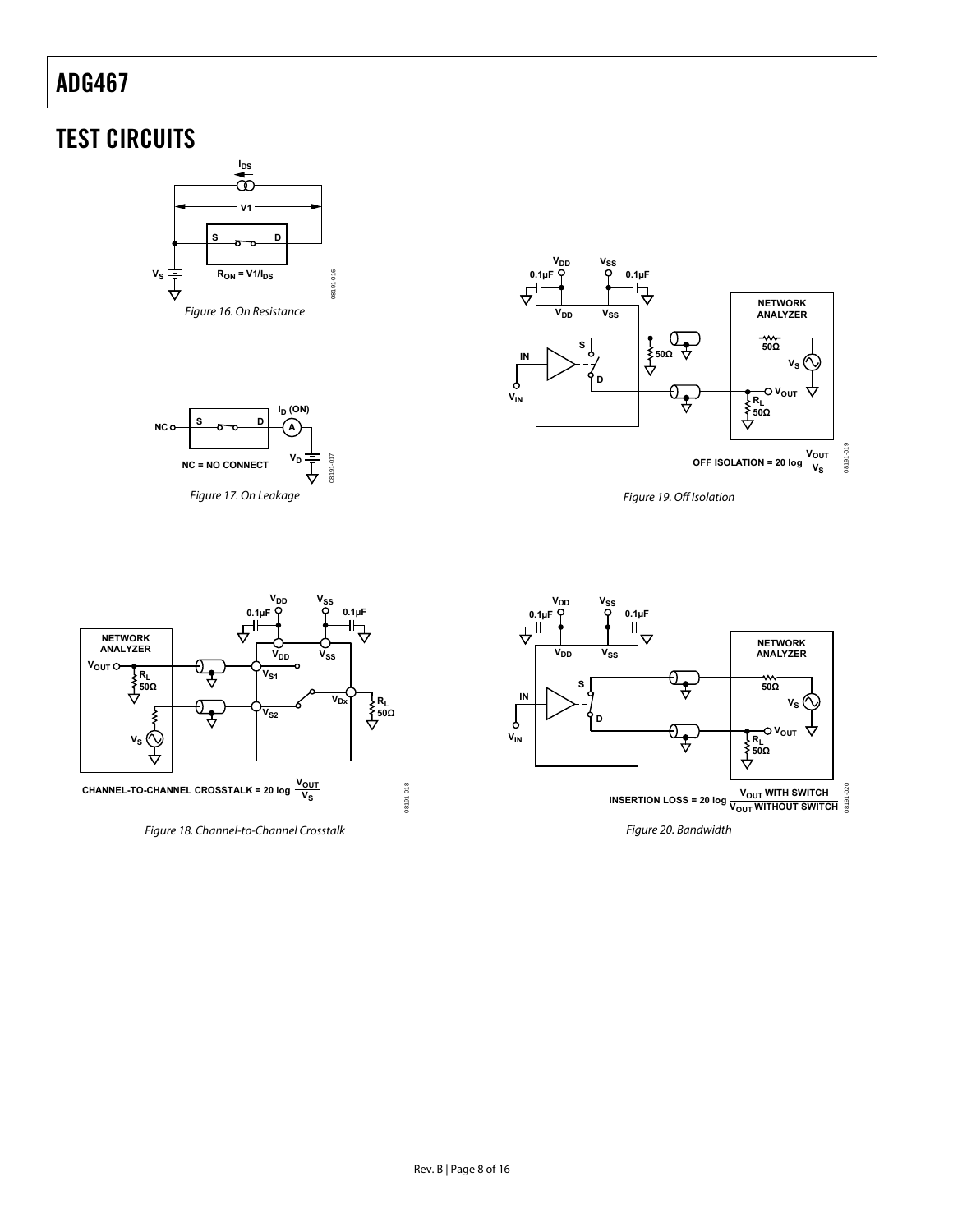### <span id="page-8-1"></span><span id="page-8-0"></span>CIRCUIT INFORMATION

[Figure 21](#page-8-2) shows a simplified schematic of a channel protector circuit. The circuit is made up of four MOS transistors—two NMOS and two PMOS. One of the PMOS devices does not lie directly in the signal path but is used to connect the source of the second PMOS device to its backgate. This has the effect of lowering the threshold voltage and thus increasing the input signal range of the channel for normal operation. The source and backgate of the NMOS devices are connected for the same reason. During normal operation, the channel protectors have an on resistance of 62  $\Omega$  typical. The channel protectors are very low power devices, and even under fault conditions, the supply current is limited to sub microampere levels. All transistors are dielectrically isolated from each other using a trench isolation method. This makes it impossible to latch up the channel protectors. For further details, see the [Trench Isolation](#page-10-1) section.



#### Figure 21. The Channel Protector Circuit

#### <span id="page-8-4"></span><span id="page-8-2"></span>**OVERVOLTAGE PROTECTION**

When a fault condition occurs on the input of a channel protector, the voltage on the input has exceeded some threshold voltage set by the supply rail voltages. The threshold voltages are related to the supply rails as follows. For a positive overvoltage, the threshold voltage is given by  $V_{DD} - V_{TN}$ , where  $V_{TN}$  is the threshold voltage of the NMOS transistor (1.5 V typical). In the case of a negative overvoltage, the threshold voltage is given by  $V_{SS} - V_{TP}$ , where  $V_{TP}$  is the threshold voltage of the PMOS device (−1.5 V typical). If the input voltage exceeds these threshold voltages,

the output of the channel protector (no load) is clamped at these threshold voltages. However, the channel protector output clamps at a voltage value that is inside these thresholds if the output is loaded. For example, with an output load of 1 kΩ,  $V_{DD} =$ 15 V, and a positive overvoltage on the input, the output clamps at  $V_{DD} - V_{TN} - \Delta V = 15 V - 1.5 V - 0.6 V = 12.9 V$ , where  $\Delta V$  is due to an  $I \times R$  voltage drop across the channels of the MOS devices (see [Figure 23](#page-8-3)). As can be seen from [Figure 23,](#page-8-3) the current during fault condition is determined by the load on the output (that is,  $V_{CLAMP}/R_L$ ). However, if the supplies are off, the fault current is limited to the nano-ampere level.

[Figure 22](#page-8-4), [Figure 24](#page-9-0), and [Figure 25](#page-9-1) show the operating conditions of the signal path transistors during various fault conditions. [Figure 22](#page-8-4) shows how the channel protectors operate when a positive overvoltage is applied to the channel protector.



Figure 22. Positive Overvoltage on the Channel Protector

The first NMOS transistor goes into a saturated mode of operation as the voltage on its drain exceeds the gate voltage (V<sub>DD</sub>) – the threshold voltage (V<sub>TN</sub>). This situation is shown in [Figure 23](#page-8-3). The potential at the source of the NMOS device is equal to  $V_{DD} - V_{TN}$ . The other MOS devices are in a nonsaturated mode of operation.

<span id="page-8-3"></span>

Figure 23. Positive Overvoltages Operation of the Channel Protector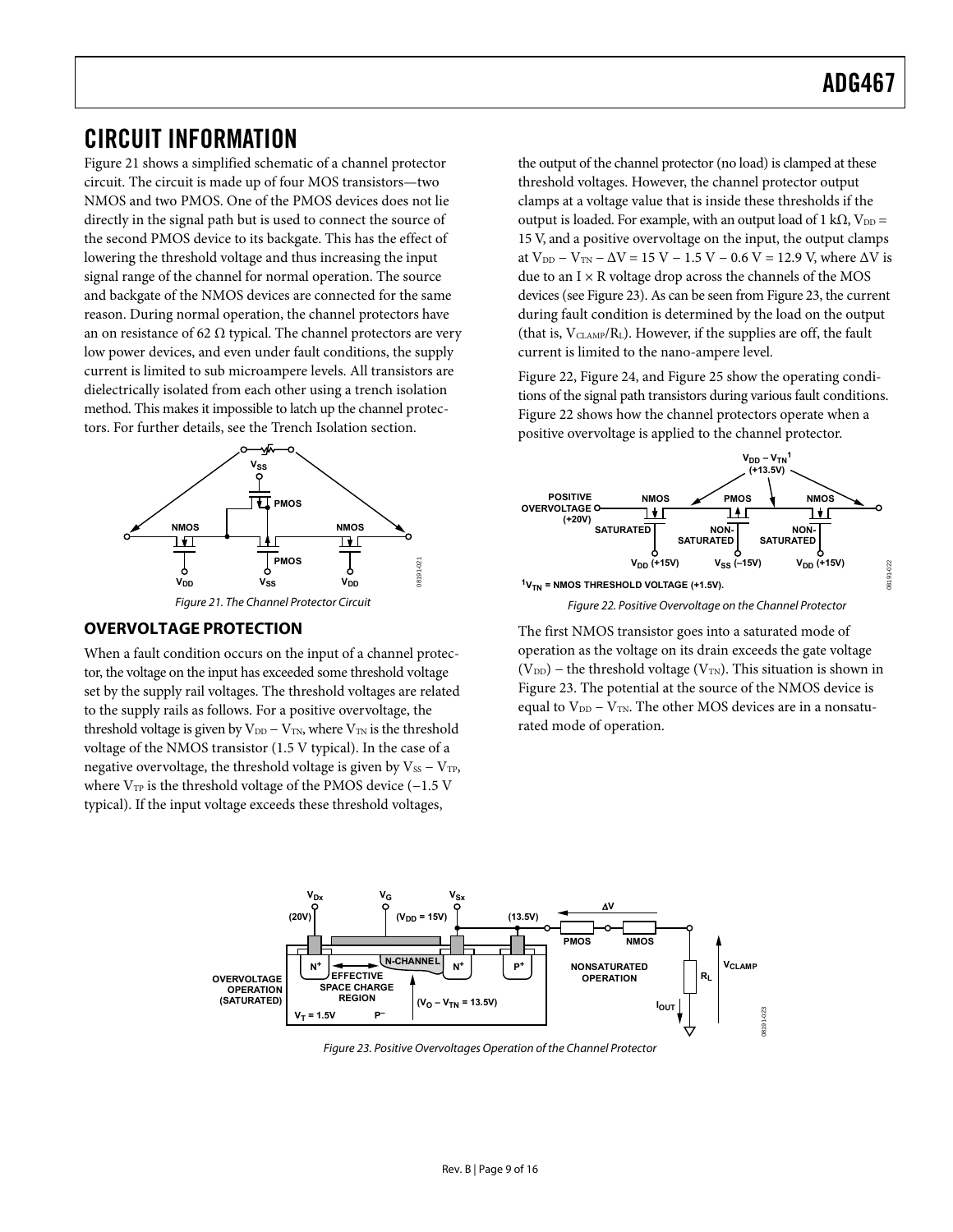When a negative overvoltage is applied to the channel protector circuit, the PMOS transistor enters a saturated mode of operation as the drain voltage exceeds  $V_{SS} - V_{TP}$  (see [Figure 24](#page-9-0)). As in the case of the positive overvoltage, the other MOS devices are nonsaturated.



<span id="page-9-1"></span><span id="page-9-0"></span>Figure 24. Negative Overvoltage on the Channel Protector

The channel protector is also functional when the supply rails are down (for example, power failure) or momentarily unconnected (for example, rack system). This is where the channel protector has an advantage over more conventional protection methods such as diode clamping (see the [Applications Information](#page-11-0) section). When  $V_{DD}$  and  $V_{SS}$  equal 0 V, all transistors are off and the current is limited to subnano-ampere levels (see [Figure 25](#page-9-1)).



Figure 25. Channel Protector Supplies Equal to 0 V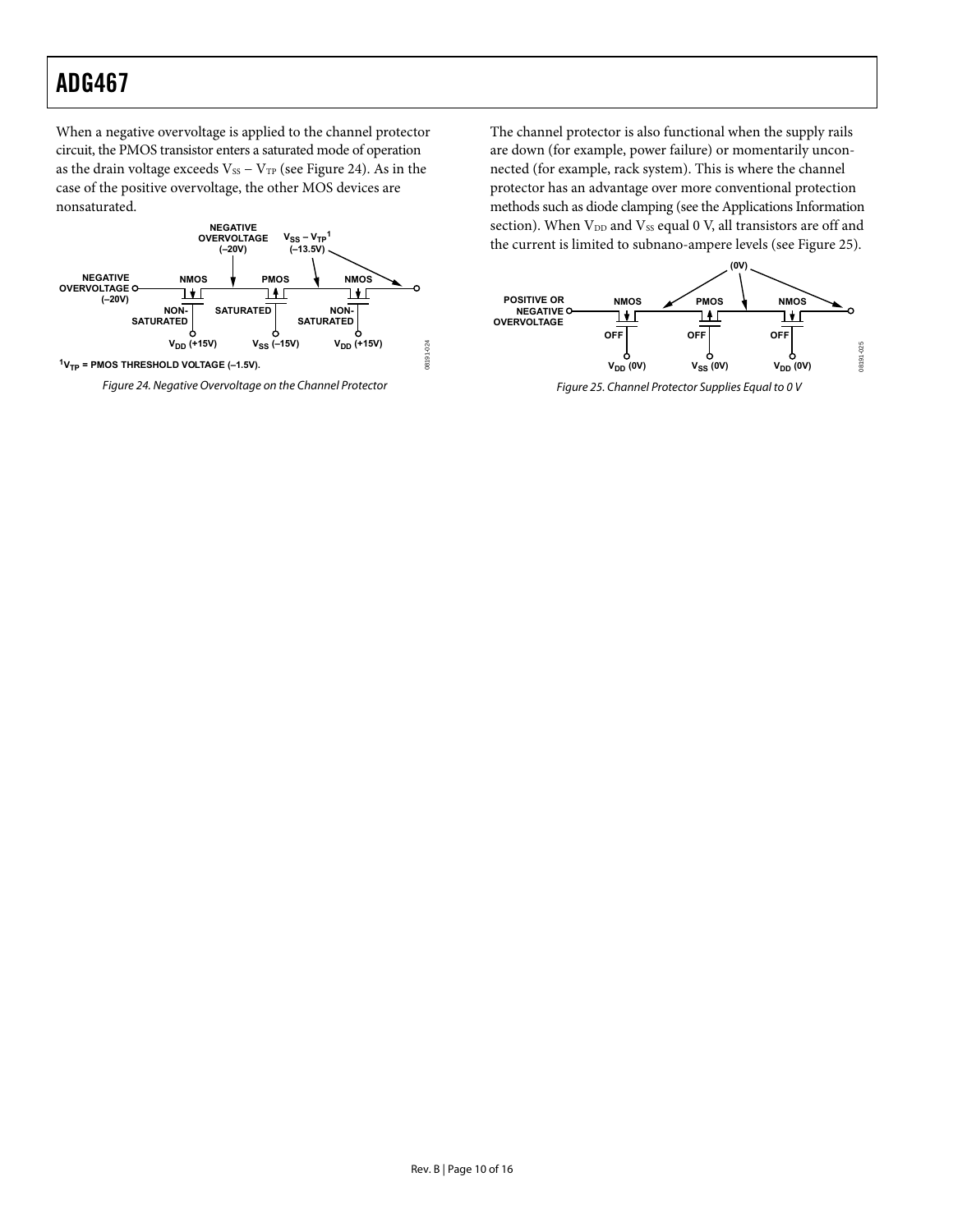### <span id="page-10-1"></span><span id="page-10-0"></span>TRENCH ISOLATION

The MOS devices that make up the channel protector are isolated from each other by an oxide layer (trench) (see [Figure 26\)](#page-10-2). When the NMOS and PMOS devices are not electrically isolated from each other, parasitic junctions between CMOS transistors may cause latch-up. Latch-up is caused when P-N junctions that are normally reverse biased become forward biased, causing large currents to flow, which can be destructive.

CMOS devices are normally isolated from each other by junction isolation. In junction isolation, the N and P wells of the CMOS transistors form a diode that is reverse biased under normal operation. However, during overvoltage conditions, this diode becomes forward biased. A silicon-controlled rectifier (SCR) type circuit is formed by the two transistors causing a significant amplification of the current that, in turn, leads to latch-up. With trench isolation, this diode is removed; the result is a latch-up-proof circuit.

<span id="page-10-2"></span>

Figure 26. Trench Isolation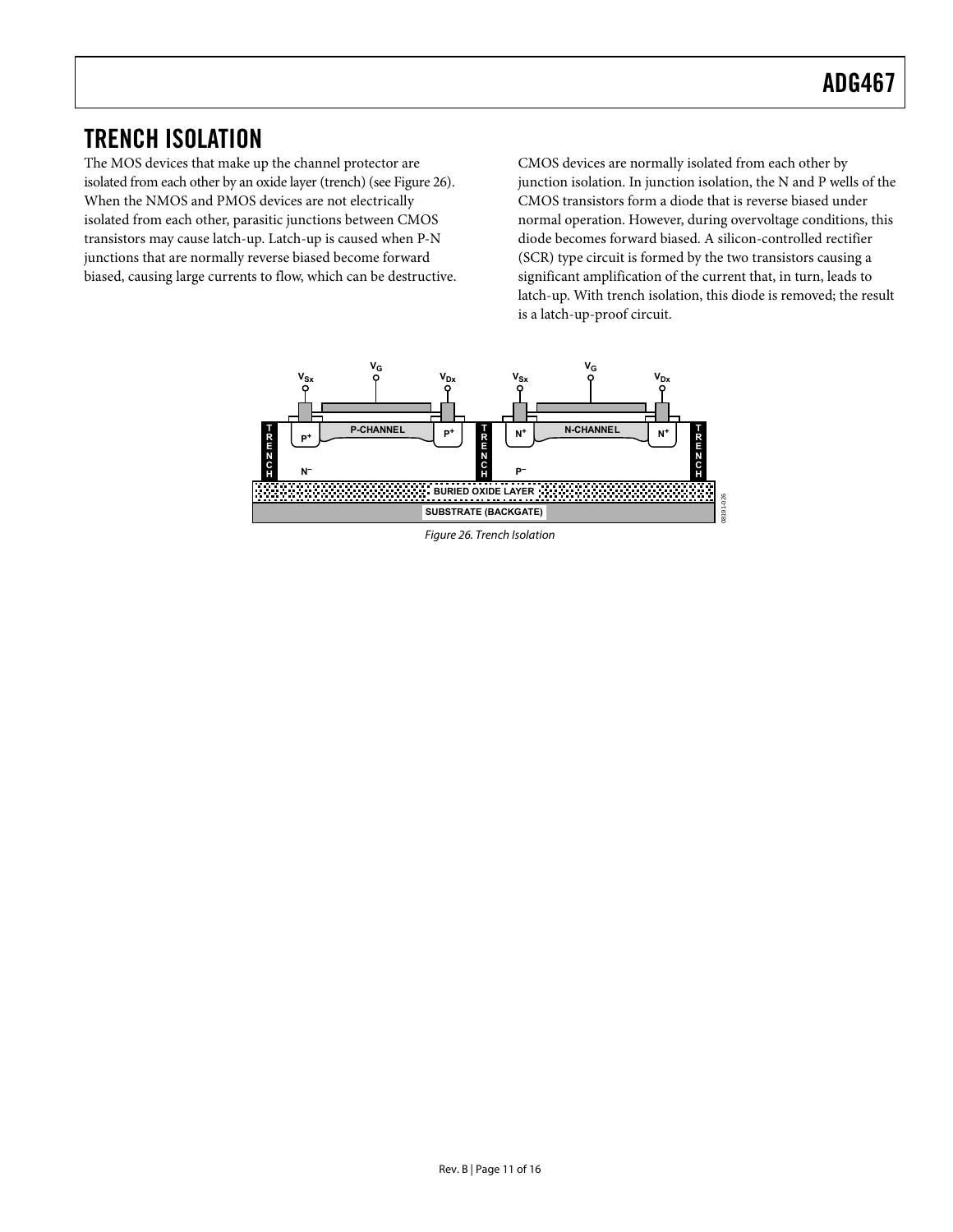### <span id="page-11-1"></span><span id="page-11-0"></span>APPLICATIONS INFORMATION **OVERVOLTAGE AND POWER SUPPLY SEQUENCING PROTECTION**

The ADG467 is ideal for use in applications where input overvoltage protection is required and correct power supply sequencing cannot always be guaranteed. The overvoltage protection ensures that the output voltage of the channel protector does not exceed the threshold voltages set by the supplies (see the [Circuit Information](#page-8-0) section) when there is an overvoltage on the input. When the input voltage does not exceed these threshold voltages, the channel protector behaves like a series resistor (62  $\Omega$  typical). The resistance of the channel protector does vary slightly with operating conditions (see the [Typical Performance Characteristics](#page-5-1) section).

The power sequencing protection is provided by the channel protector, which becomes a high resistance device when the supplies to the channel protector are not connected. Under this condition, all transistors in the channel protector are off and the only currents that flow are leakage currents, which are at the microampere level.

[Figure 27](#page-11-2) shows a typical application that requires overvoltage and power supply sequencing protection. The application shows a hot insertion rack system. This involves plugging a circuit board or module into a live rack via an edge connector. In this type of application, it is not possible to guarantee correct power supply sequencing. Correct power supply sequencing means that the power supplies should be connected before any external signals. Incorrect power sequencing can cause a CMOS device to latch up. This is true of most CMOS devices regardless of the functionality. RC networks are used on the supplies of the channel protector (see [Figure 27\)](#page-11-2) to ensure that the rest of the circuitry is powered up before the channel protectors. In this way, the outputs of the channel protectors are clamped well below  $V_{DD}$ and Vss until the capacitors are charged. The diodes ensure that the supplies on the channel protector never exceed the supply rails of the board when it is being disconnected. This ensures that signals on the inputs of the CMOS devices never exceed the supplies.



<span id="page-11-2"></span>Figure 27. Overvoltage and Power Supply Sequencing Protection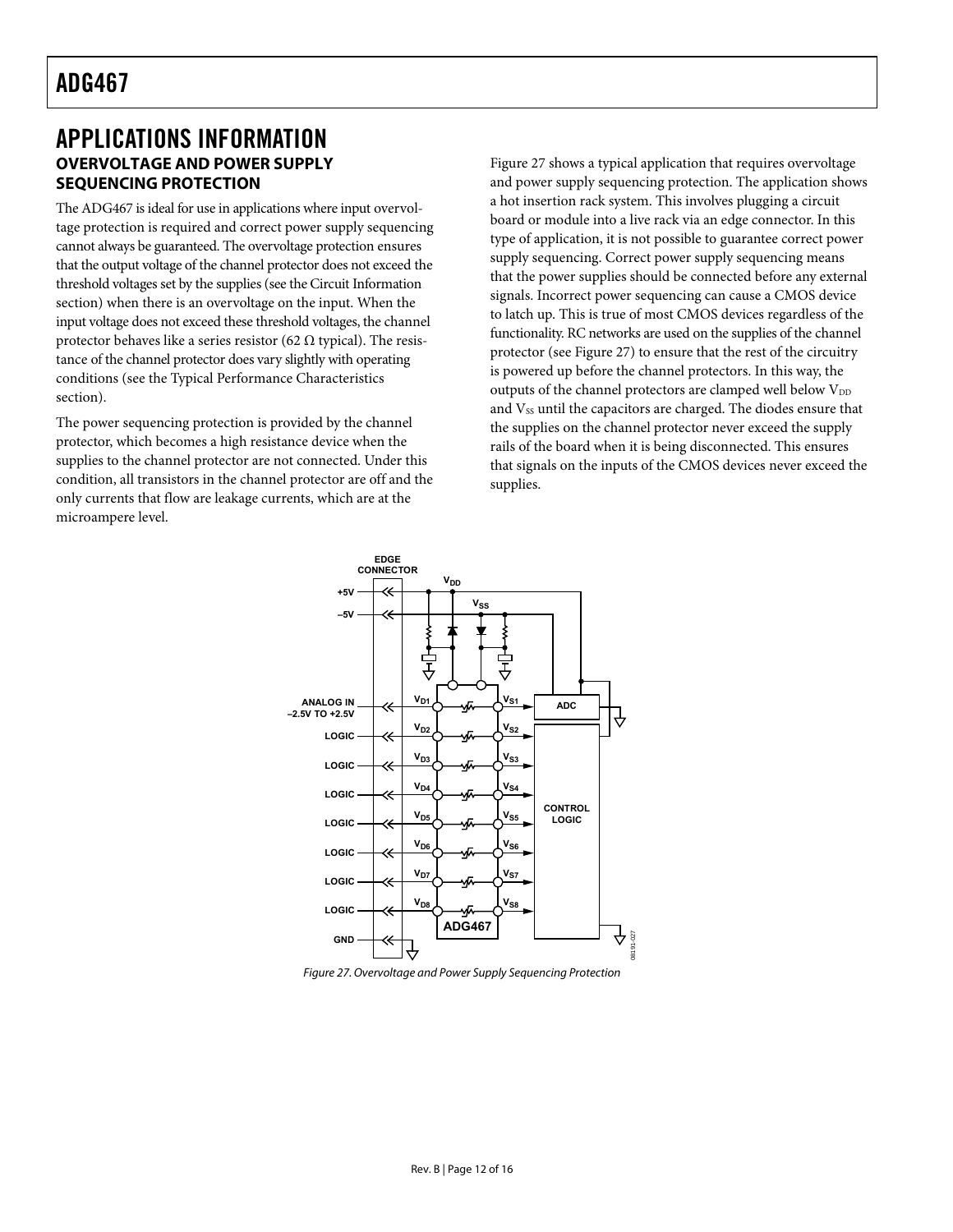#### <span id="page-12-0"></span>**HIGH VOLTAGE SURGE SUPPRESSION**

The ADG467 is not intended for use in high voltage applications like surge suppression. The ADG467 has breakdown voltages in excess of  $V_{SS}$  – 20 V and  $V_{DD}$  + 20 V on the inputs when the power supplies are connected. When the power supplies are disconnected, the breakdown voltages on the input of the channel protector are ±40 V. In applications where inputs are likely to be subject to overvoltages exceeding the breakdown voltages specified for the channel protectors, transient voltage suppressors (TVSs) should be used. These devices are commonly used to protect vulnerable circuits from electric overstress such as that caused by electrostatic discharge, inductive load switching, and induced lightning. However, TVSs can have a substantial standby (leakage) current (300 μA typical) at the reverse standoff voltage. The reverse stand-off

voltage of a TVS is the normal peak operating voltage of the circuit. Also, a TVS offers no protection against latch-up of sensitive CMOS devices when the power supplies are off. The ideal solution is to use a channel protector in conjunction with a TVS to provide the optimal leakage current specification and circuit protection.

[Figure 28](#page-12-1) shows an input protection scheme that uses both a TVS and a channel protector. The TVS is selected with a reverse standoff voltage that is much greater than the operating voltage of the circuit (TVSs with higher breakdown voltages tend to have better standby leakage current specifications) but is inside the breakdown voltage of the channel protector. This circuit protects the circuitry regardless of whether the power supplies are present.

<span id="page-12-1"></span>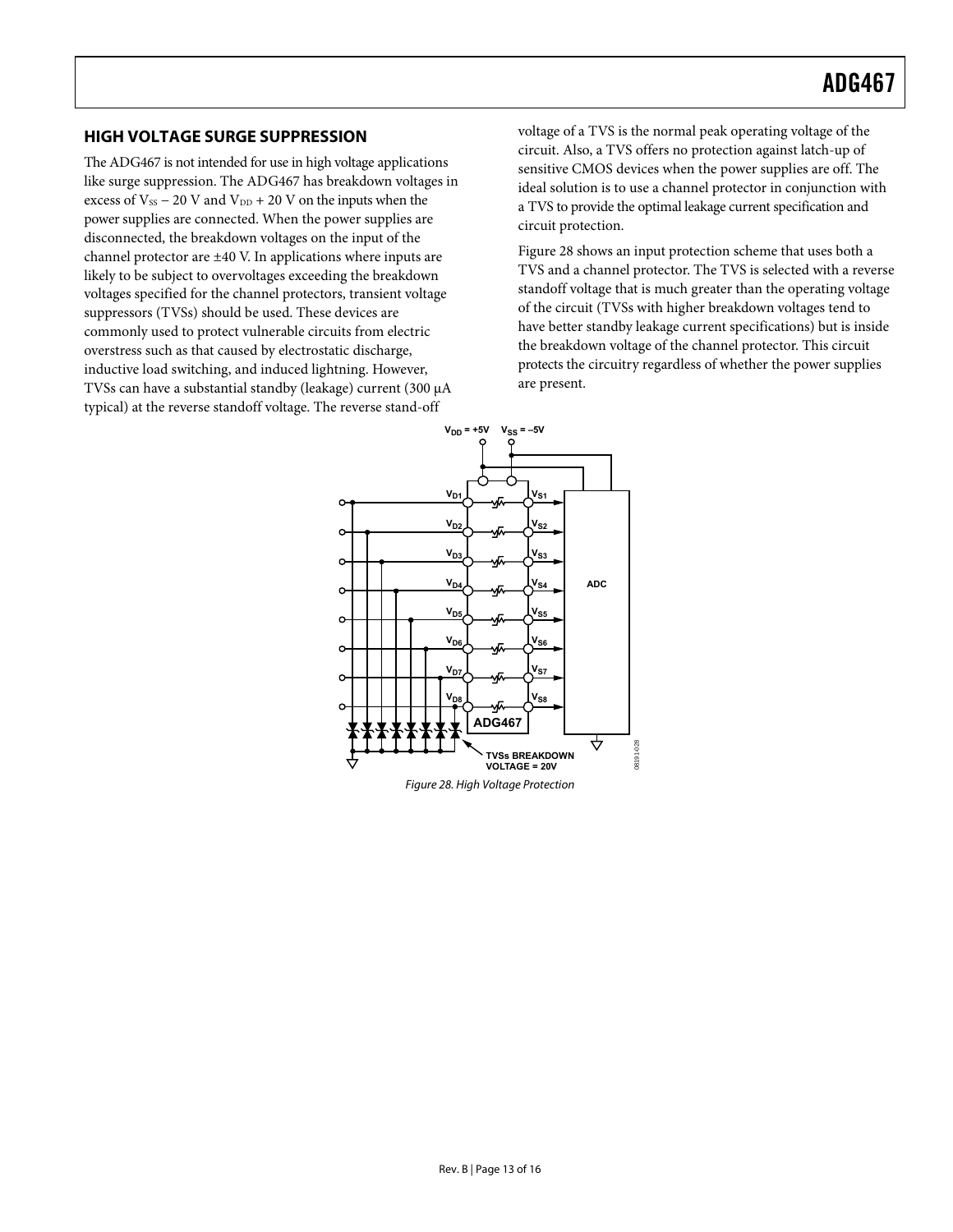### <span id="page-13-0"></span>OUTLINE DIMENSIONS

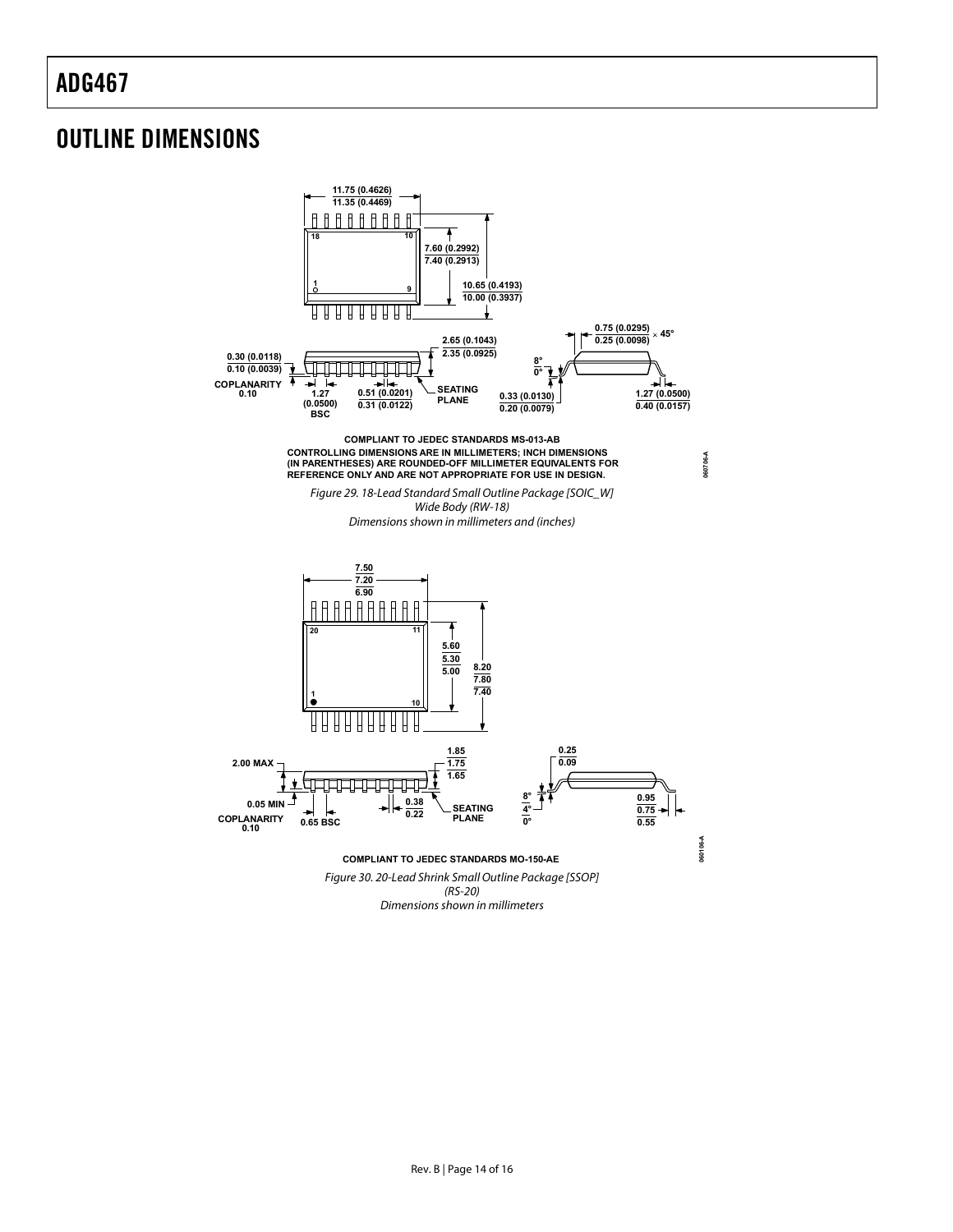### <span id="page-14-0"></span>**ORDERING GUIDE**

| $\mathbf{Model}^1$ | <b>Temperature Range</b>           | <b>Package Description</b>                      | <b>Package Option</b> |
|--------------------|------------------------------------|-------------------------------------------------|-----------------------|
| ADG467BR           | $-40^{\circ}$ C to $+85^{\circ}$ C | 18-Lead Standard Small Outline Package [SOIC W] | <b>RW-18</b>          |
| ADG467BR-REEL      | $-40^{\circ}$ C to $+85^{\circ}$ C | 18-Lead Standard Small Outline Package [SOIC W] | <b>RW-18</b>          |
| ADG467BR-REEL7     | $-40^{\circ}$ C to $+85^{\circ}$ C | 18-Lead Standard Small Outline Package [SOIC W] | <b>RW-18</b>          |
| ADG467BRZ          | $-40^{\circ}$ C to $+85^{\circ}$ C | 18-Lead Standard Small Outline Package [SOIC_W] | <b>RW-18</b>          |
| ADG467BRZ-REEL     | $-40^{\circ}$ C to $+85^{\circ}$ C | 18-Lead Standard Small Outline Package [SOIC W] | <b>RW-18</b>          |
| ADG467BRZ-REEL7    | $-40^{\circ}$ C to $+85^{\circ}$ C | 18-Lead Standard Small Outline Package [SOIC W] | <b>RW-18</b>          |
| ADG467BRS          | $-40^{\circ}$ C to $+85^{\circ}$ C | 20-Lead Shrink Small Outline Package [SSOP]     | <b>RS-20</b>          |
| ADG467BRS-REEL     | $-40^{\circ}$ C to $+85^{\circ}$ C | 20-Lead Shrink Small Outline Package [SSOP]     | $RS-20$               |
| ADG467BRSZ         | $-40^{\circ}$ C to $+85^{\circ}$ C | 20-Lead Shrink Small Outline Package [SSOP]     | <b>RS-20</b>          |
| ADG467BRSZ-REEL    | $-40^{\circ}$ C to $+85^{\circ}$ C | 20-Lead Shrink Small Outline Package [SSOP]     | <b>RS-20</b>          |

 $1 Z =$  RoHS Compliant Part.